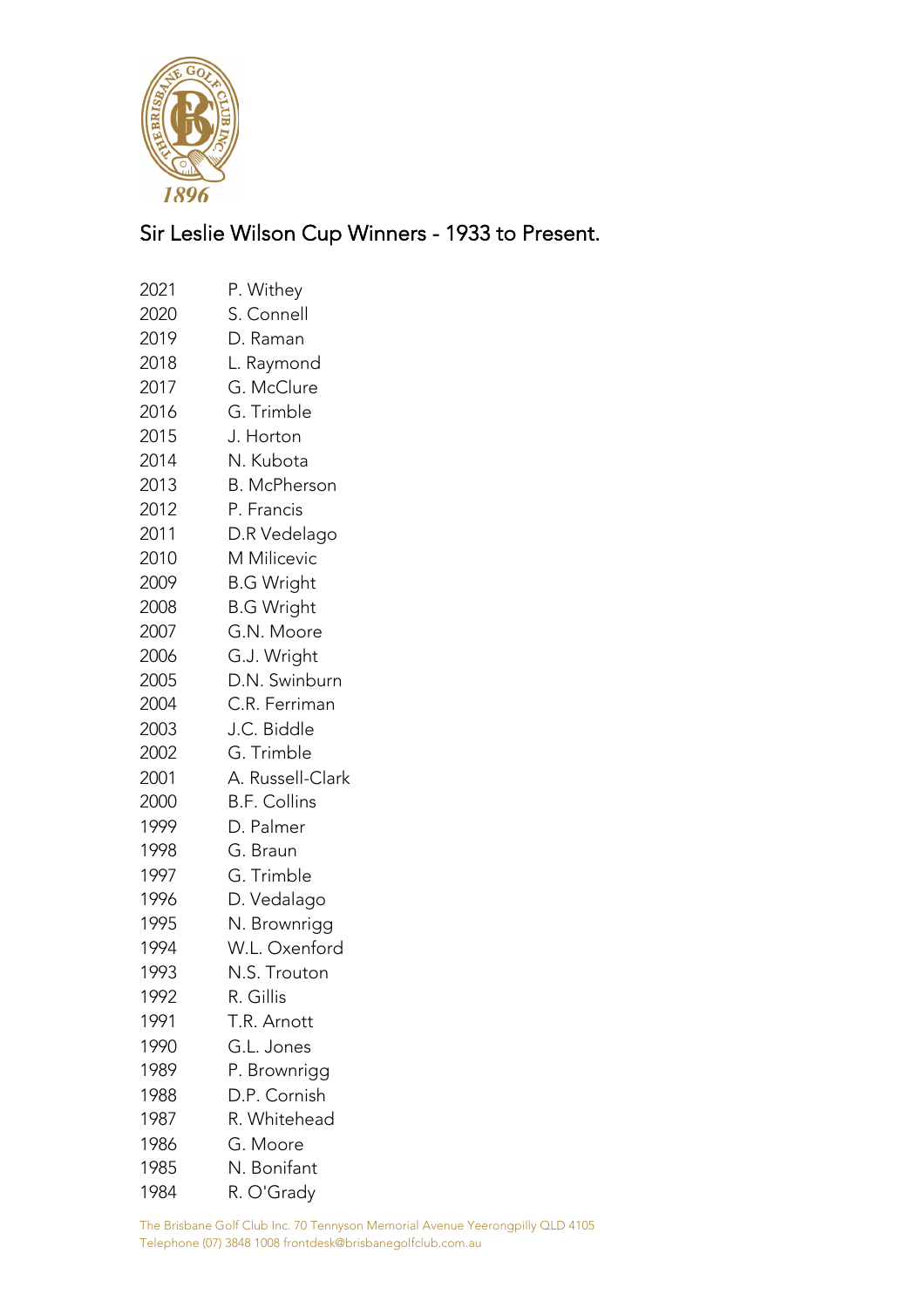| 1983 | W. Erdman                |
|------|--------------------------|
| 1982 | J. Martin                |
| 1981 | P. Jones                 |
| 1980 | J. Anderson              |
| 1979 | A. Ash                   |
| 1978 | T. Davis                 |
| 1977 | R. O'Neill               |
| 1976 | A. Di Tommaso            |
| 1975 | A. Di Tommaso            |
| 1974 | J. Vincent               |
| 1973 | A. Skirving              |
| 1972 | P.W. Muspratt            |
| 1971 | I.M. Todd                |
| 1970 | T.J. Lynch               |
| 1969 | D.E.I. Thompson          |
| 1968 | P.J. Cary                |
| 1967 | J.R. Boyce               |
| 1966 | J.G. Pike                |
| 1965 | G.W. Fox                 |
| 1964 | N.N. Burnett             |
| 1963 | V.O. Sullivan            |
| 1962 | C.C. Wilson              |
| 1961 | R.G. Hornby              |
| 1960 | E.W. Vine                |
| 1959 | A.S. Grosert             |
| 1958 | I. Brusasco              |
| 1957 | G.C. Brown               |
| 1956 | A.D. McIvor              |
| 1955 | S.T. Burton              |
| 1954 | W.M. Geach               |
| 1953 | I. Symes                 |
| 1952 | A.H. Colledge            |
| 1951 | J. Russell               |
| 1950 | P.M. Berry               |
| 1949 | T.M. Hawkins             |
| 1948 | G. Lambert               |
| 1947 | R.C. Penny               |
|      | 1942-1946 No Competition |
| 1941 | G. Lambert               |
| 1940 | T.M. Landy               |
| 1939 | J.M. Lock                |
| 1938 | A.W. Trembath            |
| 1937 | J.S. Wharton             |
| 1936 | N.E. Gow                 |